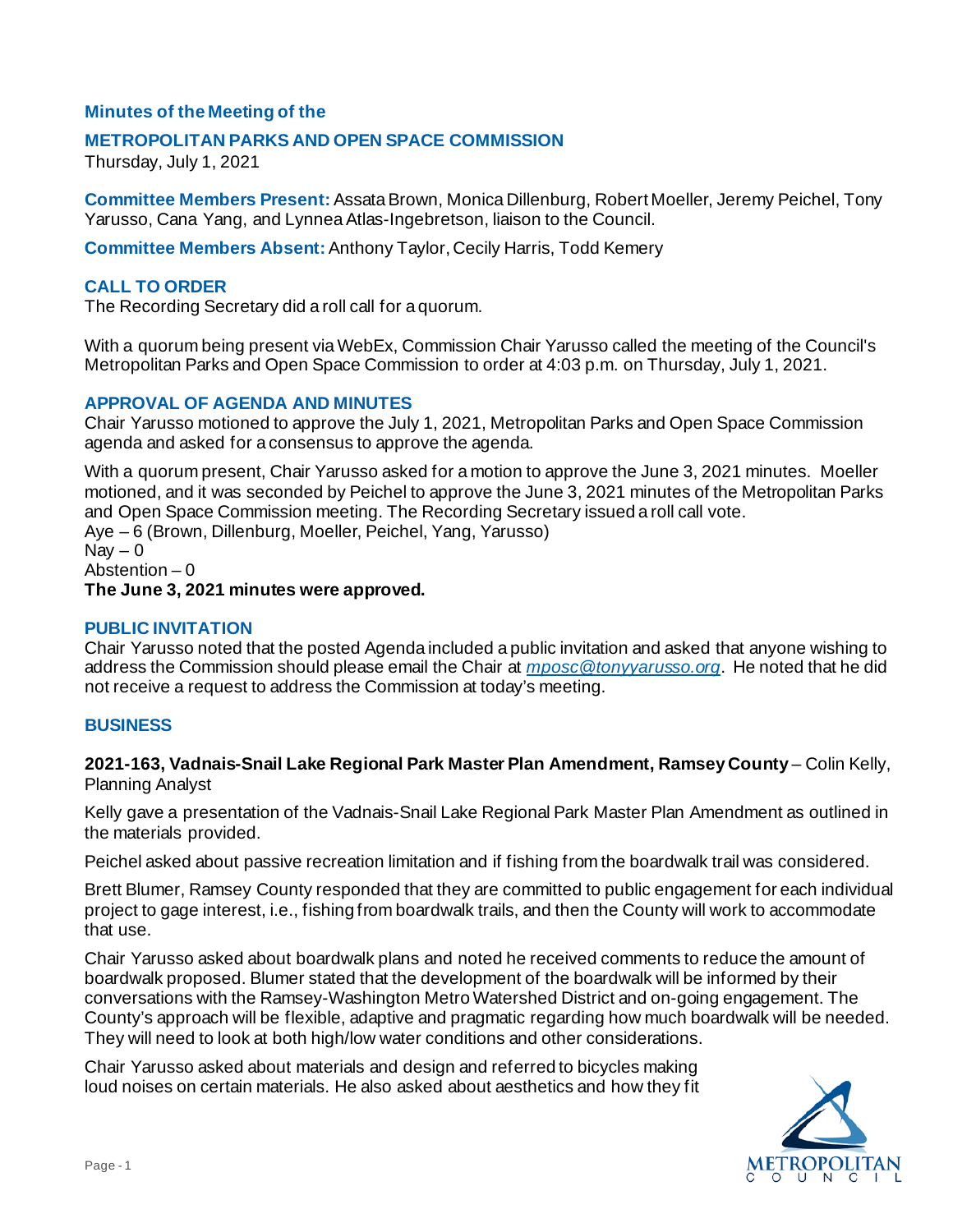into the area. Blumer discussed materials considered including metal, plastic, concrete, wood, etc. and noted all are being looked at.

Peichel asked about resident geese issues and waterfowl 'fowling' up boardwalks. Blumer stated they are anticipating a railing system that helps prevent waterfowl from resting on boardwalks. He also discussed 'roundups' using dogs to chase geese away.

Peichel asked whether there are any anticipated changes with establishing an understanding of the highwater mark by Minnesota Department of Natural Resources hydrologists and the watershed district, and he asked about monitoring. Blumer stated they are looking at surface water and groundwater and had discussions with the watershed district on approaches to monitoring. He noted that Snail Lake doesn't have a natural outlet and relies on infiltration/evaporation.

Chair Yarusso noted the lake is very shallow and not very conducive to fishing.

A motion made by Peichel and seconded by Dillenburg to recommend that the Metropolitan Council:

- 1. Approve Ramsey County's Vadnais-Snail Lake Regional Park Master Plan Amendment.
- 2. Require Ramsey County, prior to initiating any development of the regional park, to send preliminary plans to the Environmental Services Assistant Manager at the Metropolitan Council's Environmental Services Division.

Peichel noted that he is really grateful for Ramsey County's climate resilience and accessibility work in this area and felt it was a fantastic plan amendment.

Chair Yarusso noted that there has been some written opposition received from neighbors to the plan.

With no further discussion, Chair Yarusso called for a vote. The recording secretary issued a roll call vote.

Aye – 6 (Brown, Dillenburg, Moeller, Peichel, Yang, Yarusso) Nav  $-0$ Abstention – 0 **The motion was approved.**

# **2021-162, Annual Metropolitan Regional Parks Operation and Maintenance Allocation** – Abdiwahab Ali, Financial Analyst

Ali gave a presentation on the annual Metropolitan Regional Parks Operation and Maintenance allocation as outlined in the materials provided.

Peichel asked if there has been any feedback from the implementing agencies for perceived fairness or number due to use of 2019 use estimate numbers (2020 Visitor Use Estimate was not completed due to the pandemic). Ali stated no. Mullin added, no, however it's sad because anecdotal information tells us 2020 regional park and trail usage during pandemic has gone up. State Statute requires use of the most recent numbers.

Dillenburg asked the difference between lottery in lieu and general fund. Ali explained that lottery in lieu of sales tax is derived from state lottery ticket sales. General Fund dollars are state government's main operating fund and are derived from state taxes. Chair Yarusso stated in 1988 there was a constitutional amendment that stated a portion of lottery sales be used for regional parks. He added that the general fund is a direct allocation from the legislature.

A motion made by Moeller and seconded by Brown to recommend that the Metropolitan Parks and Open Space Commission:

1. Reports to the Metropolitan Council the Regional Parks System state fiscal year (SFY) 2022 Operation and Maintenance funding requests.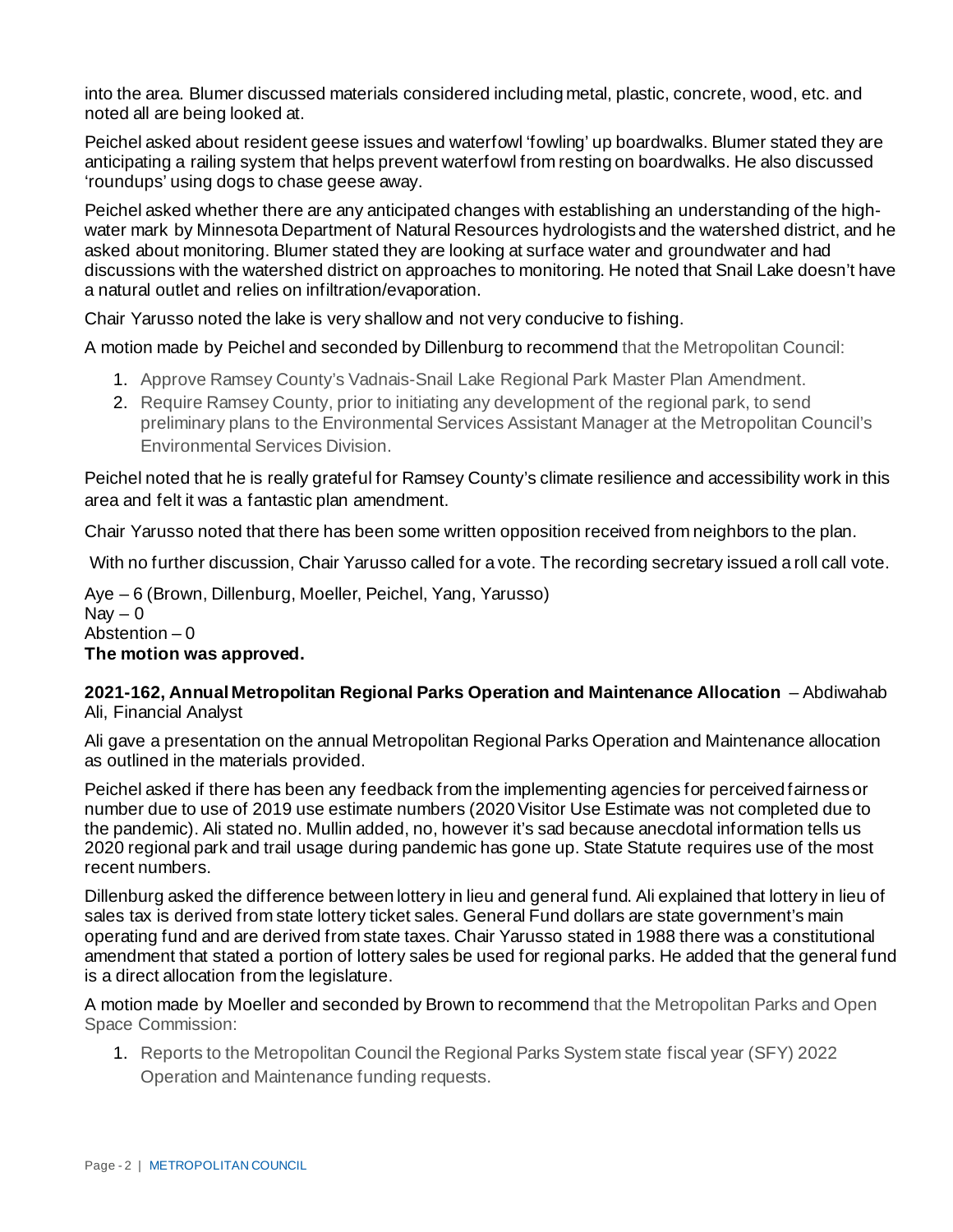2. Reports to the Metropolitan Council corrections to the SFY 2021 Operation and Maintenance funding distribution.

With no further discussion, Chair Yarusso called for a vote. The recording secretary issued a roll call vote.

Aye – 6 (Brown, Dillenburg, Moeller, Peichel, Yang, Yarusso)  $\text{Nav} - 0$ Abstention  $-0$ **The motion was approved.**

## **2021-163, Regional Parks System Equity Grant Program** – Jessica Lee, Senior Parks Planner

Lee gave a presentation on the Regional Park System 2021 Equity Grant Program funding recommendations as outlined in the materials provided.

Brown asked who was on the review team and noted her concern that she did not know what many of the projects being funded were about. Lee stated that the review committee was made up of members from MPOSC, the Community Development Committee, the Council's Equity Advisory Committee, and the regional park implementing agencies.

Atlas-Ingebretson stated the work of this committee started prior to new commissioner appointments. She encouraged new commission members to participate next funding round.

Chair Yarusso explained the history behind the program.

Moeller complimented all involved in the process.

Peichel commented on his work on this review committee and stated he saw a big leap in community engagement prior to projects being proposed. He also discussed concerns about hiring BIPOC (black, indigenous, and people of color) staff getting low pay and the need to transition these temporary staff positions into full time employment. Finally, he discussed transportation and connecting individuals to park facilities across the entire system. He talked about teaming with Metro Transit with this grant program process.

Atlas-Ingebretson discussed the history of funding for this program and starting with only regional bonds, which limits the type of projects that can be funded. She expressed that there is a huge need for programing, so this recommendation is a huge win. She discussed the equity grant program being unique and gave kudos to all who participated in this work.

A motion made by Peichel and seconded by Dillenburg to recommend that the Metropolitan Council:

- 1. Approve funding 23 projects totaling \$2,054,000 for the Regional Parks System 2021 Equity Grant Program, as shown in Table 1 of this report.
- 2. Authorize the Community Development Director to execute the grant agreements on behalf of the Council.

Brown stated she is having difficulty in voting for this when she doesn't know what the projects are. She would have liked a short synopsis of each project being funded. Chair Yarusso noted the full details were given to the Review Committee. He asked if staff could give a brief synopsis. Brown stated she did not need a synopsis now but, in the future, she would like this information.

Dillenburg commented how excited she felt about the recommended projects. She noted we can always reach out to an agency or Council staff to ask about projects that we're not sure of.

Moeller stated he was okay with the information presented but would like more information next year.

Atlas-Ingebretson discussed sharing with MPOSC the scoring criteria at the time the volunteers are selected and stated a little synopsis could be given at that time.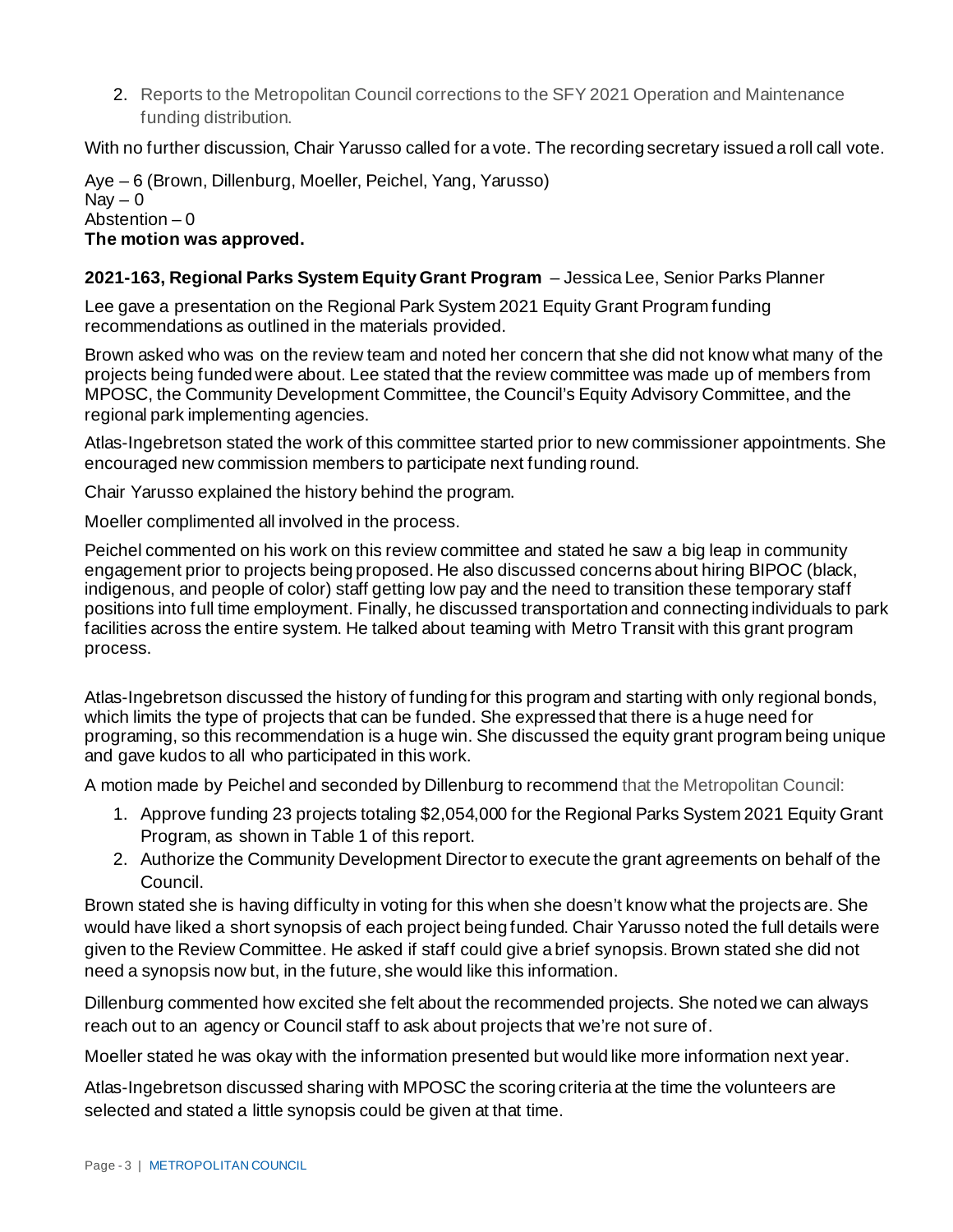Chair Yarusso noted that some of this information was provided last fall, but new commissioners did not see it.

With no further discussion, Chair Yarusso called for a vote. The recording secretary issued a roll call vote.

Aye – 5 (Dillenburg, Moeller, Peichel, Yang, Yarusso)  $Nav - 1 (Brown)$ Abstention  $-0$ **The motion was approved.**

## **INFORMATION**

**Equity Nudge Discussion Topic: Reflecting on the Equity Grant Program Recommendations, how do we move forward to further support the regional park implementing agencies and communities in this important work -** Amanda Lovelee, Senior Outreach Coordinator

Lovelee asked how do we move forward in the Equity Grant Program recommendations to further support the regional parks implementing agencies and communities in this important work?

Chair Yarusso noted the feedback last time from the implementing agencies felt the criteria was vague and asked if they felt it was clearer this time. Lee stated she will do follow up with the implementing agencies.

Peichel stated, from his work on the committee, the first and second criteria were well understood however the last three have room for improvement. However, overall, the agencies better understood the criteria and created better proposals.

Atlas-Ingebretson talked about helping agencies begin the development of their proposals with equity in mind. The idea of hiring more BIPOC staff is good. However, this is temporary funding, so it needs to be looked at.

Dillenburg asked what are we expecting of each other? She also asked, what can she be looking for in her district?

Chair Yarusso asked others to share how they reach out to agencies in their districts and work with community groups.

Atlas-Ingebretson discussed her approach when she hears of an issue, she contacts staff and has found it to be useful. She also has staff help coordinate meetings if needed.

Chair Yarusso discussed measuring if these projects are helpful and noted it may take years to measure.

Peichel added that because this work is about developing capacity, we should expect to see more analysis included in Master Plans when projects come before this Commission, including deepening relationships with communities. He stated we will expect to see overall increases in our equity analyses with agencies work.

Chair Yarusso stated this will be a challenge with Commissioner turnover – it will be difficult to see changes over time.

Moeller discussed community organizations have the populations we're trying to reach and better serve, such as Boys and Girls Club. He stated we may want to partner with these organizations to get more ideas of what is needed.

Atlas-Ingebretson stated we've heard from agency staff that this program has had an impact on them. She feels this program has taken a step forward, and she thanked everyone for their work.

## **REPORTS**

**Chair:** Chair Yarusso discussed COVID-19 and the end of the emergency declaration, and with that the possibility of some site tours in September/October and asked Commissioners if they are comfortable with